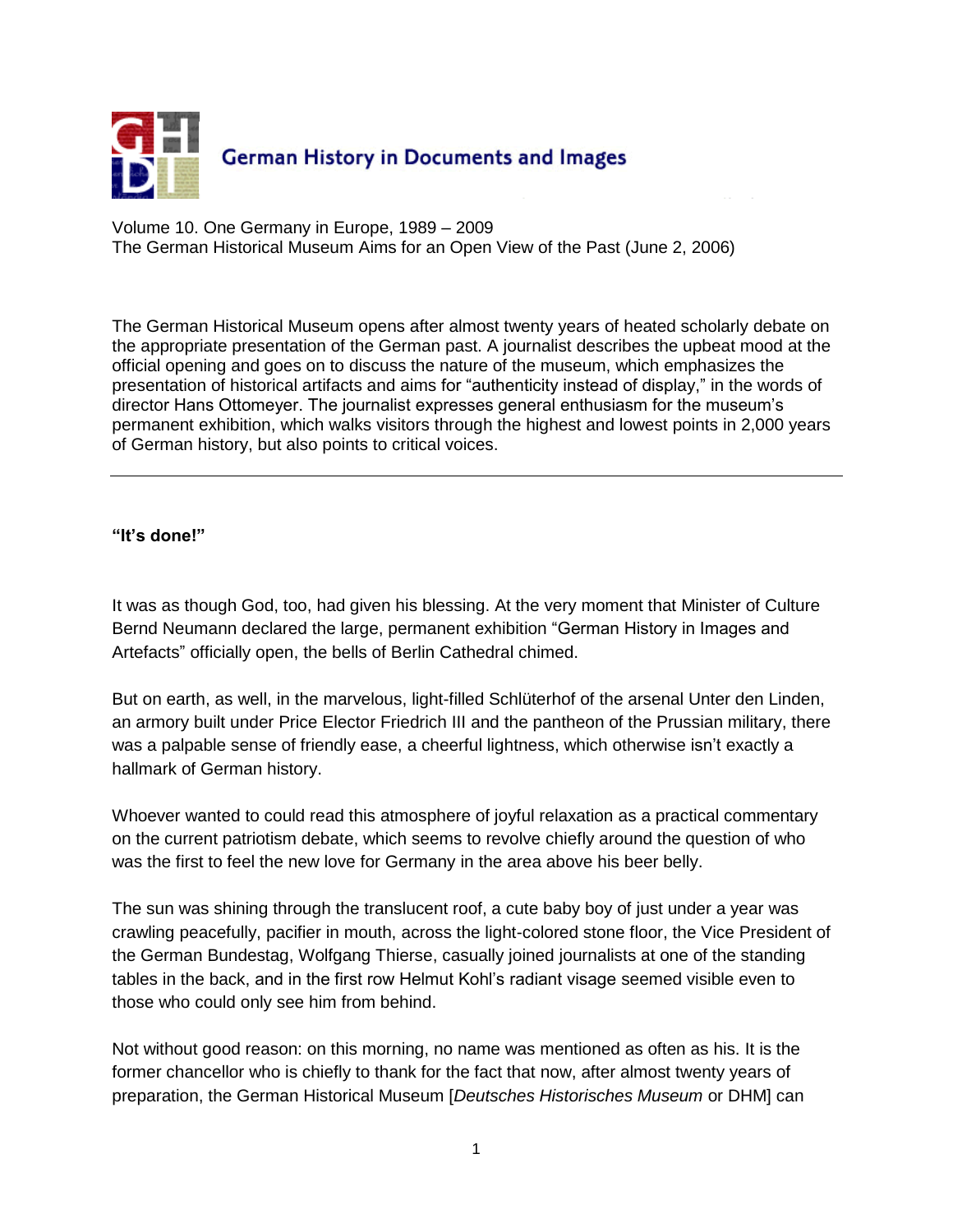finally present its programmatic exhibition on 2,000 years of German history. Even Berlin's incumbent mayor, Klaus Wowereit, who raised his glass for a toast with the words "It's done!," emphasized this fact straight out: "And I say this emphatically as a Social Democrat."

When Helmut Kohl gave voice to the idea of a Museum of German History in the mid-1980s, he and the later founding director Christoph Stölz encountered massive criticism. It was the time of the passionate *Historikerstreit* ["Historians' Quarrel"] over Auschwitz and the gulag and the comparability of the Communist and Fascist logic of annihilation.

Leftist intellectuals warned against a neo-national historiography with a reactionary tendency, against putting a sparkling gold gloss on the past, and, naturally, against the relativization of German responsibility for the war and the Holocaust; in short: against a dangerous historicalpolitical turn back to the *Biedermeier* era of a hypocritical Reich of the German Nation.

None of that has come to pass. On the contrary. All the great debate about Nazi terror and the destruction of the Jews, about German guilt and national responsibility, took place during the last twenty years. The exhibit, too, shows no lack of clarity when it comes to these things.

Still, the eternal question of whether, and if so, how, we can learn from history continues to hang in the air. But there is something new, which goes largely unnoticed, probably because we have gotten used to it in the meantime: that German history also knows happy moments when liberty and unity found each other – the old dream of the revolutionaries of 1848.

In her speech, Chancellor Angela Merkel pointed to a noteworthy coincidence, to a "moment pregnant with history at a place pregnant with history." For the baroque arsenal housed not only Prussia's armory, but – until 1989 – also the GDR Museum for German History, where, in strict Marxist-Leninist fashion, Thomas Müntzer and the peasants' wars in the late Middle Ages already seemed to point toward Erich Honecker, Egon Krenz, Erich Mielke, and the Central Committee of the SED.

"Historical-dialectical materialism" it was called back then, an immutable natural law of historical development, which had achieved its climax for the time being in the dictatorship of the proletariat.

Merkel reminder her listeners explicitly of this unhappy legacy, which, in the fortunate moment of the fall of the Wall and reunification, was united dialectically and congenially with Kohl's museum plans. Despite its ideological orientation, the collection of the GDR museum, a very practical stroke of good fortune, contained irreplaceable treasures, an abundance of rare original pieces.

Soon after the *Wende* of 1989/90 it was clear that a German national museum, whose preferred name in the end was "German Historical Museum," could find its ideal home only in the old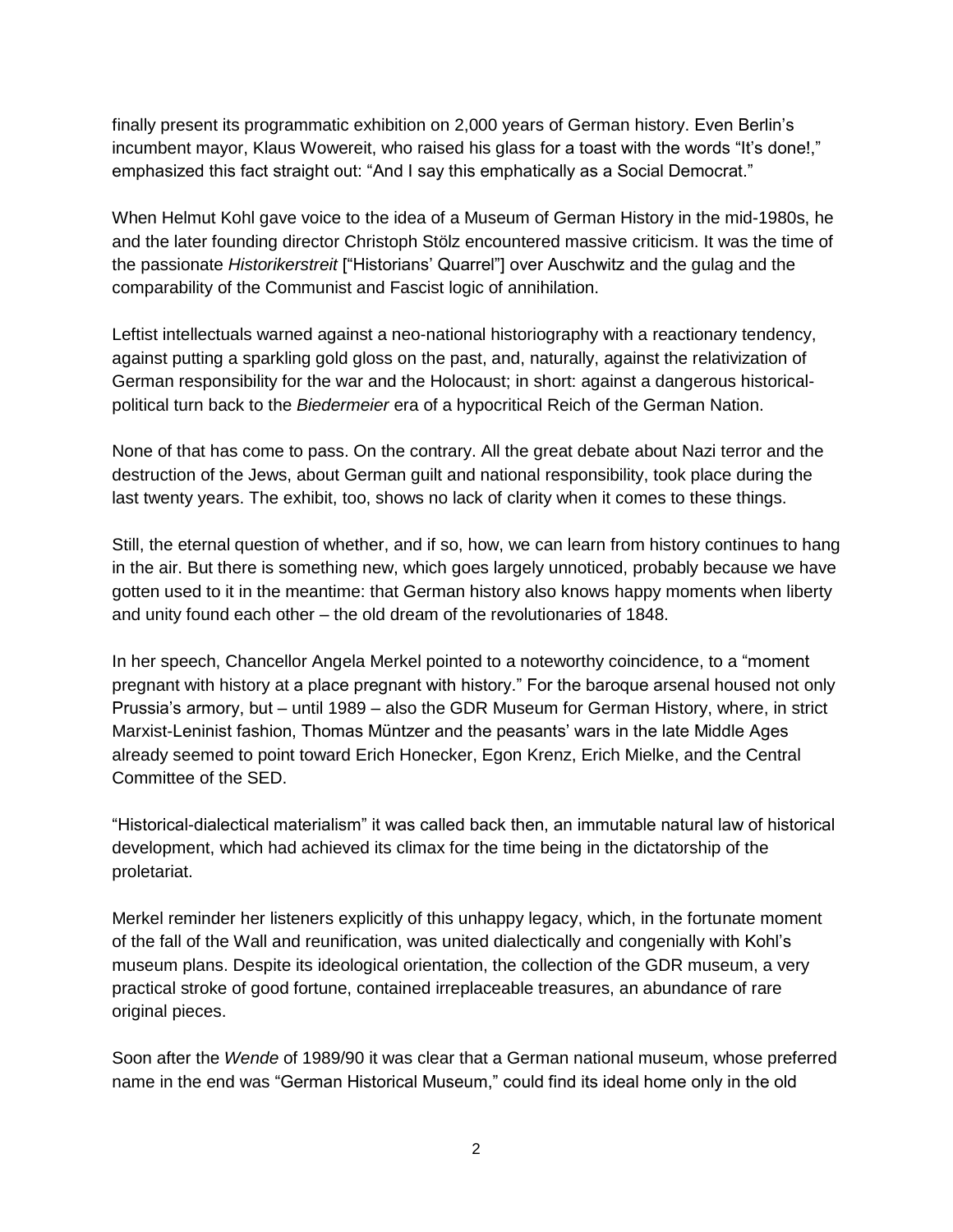arsenal – between the Lustgarten and the Brandenburg Gate, between the Alte Nationalgalerie and the Kronprinzenpalais.

Here, according to Merkel, no "view of history" will be foisted upon anyone. Everyone should draw his own picture of the "heights and depths of days gone by." Perhaps the largely still "divided memory" in East and West could be reconciled through historical contemplation – possibly to a view of history that is devoid of pseudo-scientific natural laws, but is "open, multifaceted, and comprehensive." A differentiated historical consciousness that would contribute to the nation's direction and identity.

Proud DHM director Hans Ottomeyer – "I am extremely happy, struggling for words" – pointed out that the audience for his museum, which also includes a wonderful glass addition built by Chinese-American architect [I.M.] Pei to house rotating exhibitions, is extraordinarily young.

"History is en vogue," Obermeyer noted and highlighted the concept behind the museum once more: authenticity instead of display. Not a replacement for the study of history or the reading of hefty books, but the offer of an overall impression that is sensory, first off, and capable of triggering different thoughts and emotions in each visitor.

During the subsequent tour of the two-story exhibition, the chancellor wasn't the only one overwhelmed by the approximately 8,000 exhibits in an overall space of 7,500 square meters – from the completely "armored" knightly steed with rider to the uniform of Friedrich II, from an anti-aircraft gun to Dürer's portrait of Charlemagne, from a medieval gold coin to the wash basin of a working-class family around 1900, from sparingly deployed film and video installations to an original handcart, the kind used by expellees from the former Eastern part of the German Reich as they fled towards the West.

It is impossible to even begin to convey the diversity of the exhibited objects, which are arranged in rough chronological order and accompanied by brief texts in German and English, organized according to historical epoch and, not least, put into their European context.

The spatial arrangement is generous and makes sense, even if the abundance and attractiveness of the objects tempts at least the hurried visitor to wander about in a confused zigzag.

A few critics have decried the "conceptual restraint" and "interpretive reluctance" of "museum cases arranged like a construction set," and, like *FAZ* feuilleton editor Patrick Bahner, they speak rather derogatorily of a spectacle "devoid of deeper meaning and mystery," one that is, in the final analysis, nothing more than a "walkable school textbook." The smug conclusion: "The well-ordered positivism of the German Historical Museum may be counted as a democratic achievement."